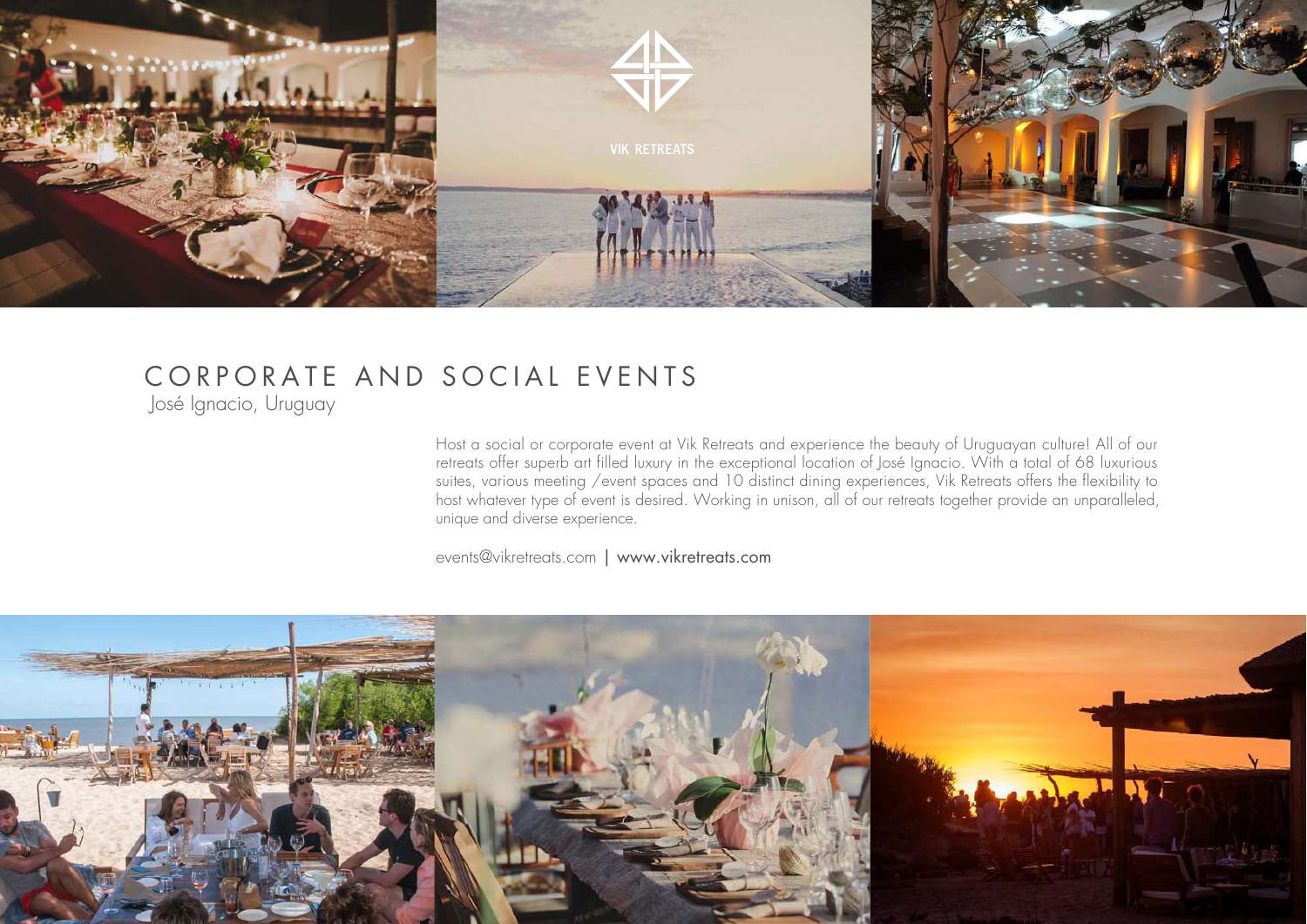#### ESTANCIA VIK JOSÉ IGNACIO

An art filled homage to Uruguay, this luxurious yet traditional Spanish Colonial style estancia with 12 guest suites, is situated on 4000 acres of beautiful rolling pasturelands 5 miles from the incomparable beach life of José Ignacio.

info@estanciavik.com

#### PLAYA VIK JOSÉ IGNACIO

A contemporary art inspired luxury beach retreat with 19 suites in 6 casas and a glass and titanium sculpture building on the Playa Mansa beach of José Ignacio.

info@playavik.com

#### BAHIA VIK JOSÉ IGNACIO

Located on 10 acres in the dunes on the Playa Mansa beach, Bahia Vik's 37 individually designed suites in 11 distinct bungalows and main buildings are exceptional spaces.

info@bahiavik.com

#### LA SUSANA

Vik Retreats´ beach restaurant in the dunes of Playa Mansa beach is perfect for weddings, company parties and meetings or social gatherings with unique and exceptional cuisine tailored to your desires.



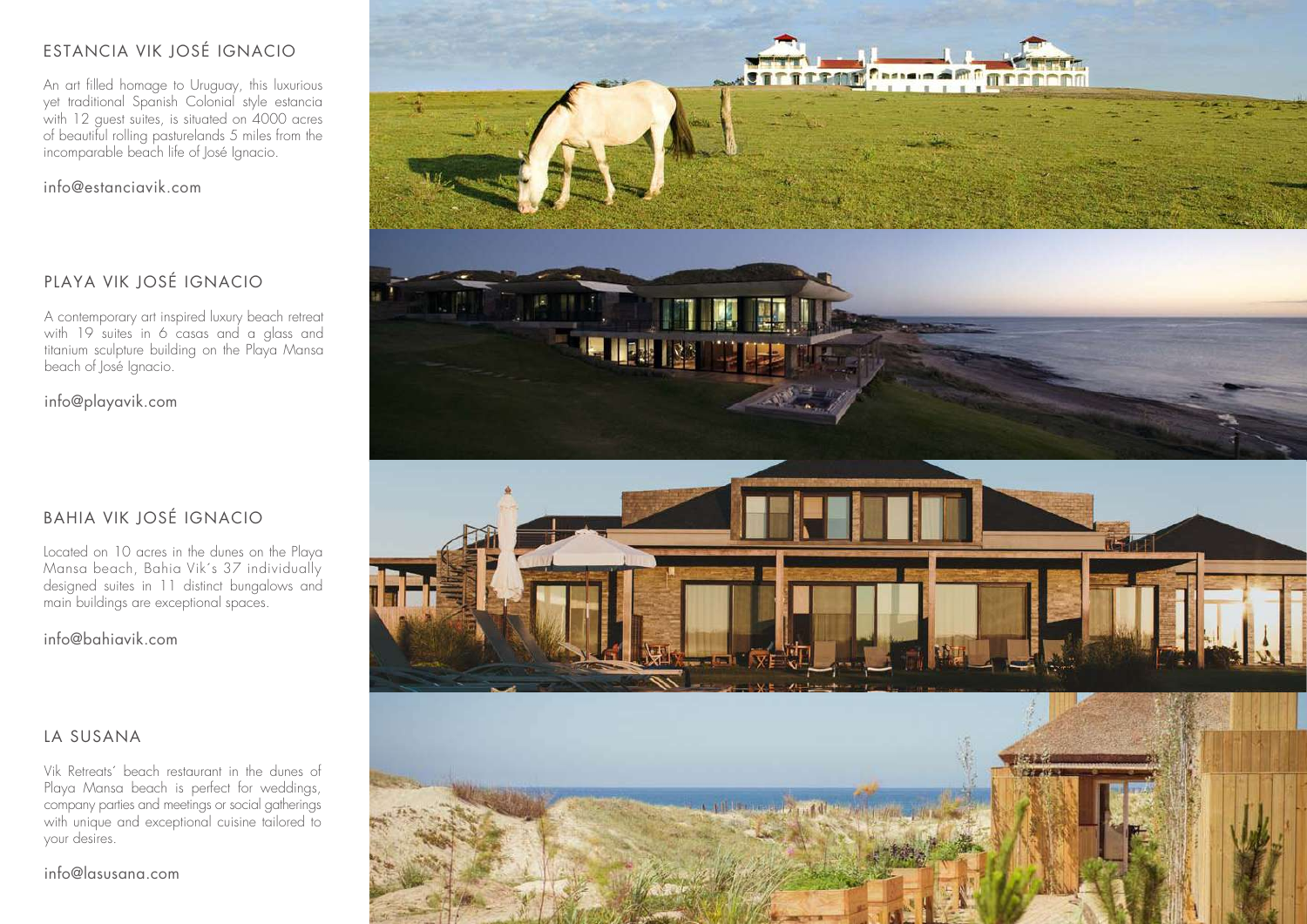

### MEETING AND GATHERING SPACES INCLUDE:

| <b>PROPERTY</b>                 | <b>ACCOMMODATIONS</b>                              | <b>MEETING SPACES</b>                          | <b>CAPACITY</b> | <b>EVENT</b>       | <b>LOCATION</b>  |
|---------------------------------|----------------------------------------------------|------------------------------------------------|-----------------|--------------------|------------------|
| PLAYA VIK                       | 19 Suites                                          | Sculpture                                      | 80<br>120       | Seated<br>Cocktail | Inside           |
|                                 |                                                    |                                                | 200             | Cocktail           | Outside          |
|                                 |                                                    | <b>BBQ</b>                                     | 60              | Seated             | Inside           |
|                                 |                                                    |                                                | 40              | Seated             | Outside          |
| <b>ESTANCIA VIK</b>             | 12 Suites                                          | Dining Room                                    | 40              | Seated             | Inside           |
|                                 |                                                    | <b>BBQ</b>                                     | 30              | Seated             | Inside           |
|                                 |                                                    |                                                | 100             | Seated             | Outside          |
|                                 |                                                    | Living Room                                    | $100 +$         | Cocktail           | Inside           |
|                                 |                                                    | Options to Tent                                | Up to 1000      |                    | Outside (Tent)   |
| <b>BAHIA VIK</b>                | 37 Suites<br>(11 Bungalows and<br>a main building) | Main Building                                  | 120             | Seated             | Inside           |
|                                 |                                                    |                                                | 200             | Cocktail           |                  |
| LA SUSANA                       | No Accommodations                                  | Restaurant<br>3 dining rooms<br>Outdoor dining | $150 +$         | Seated             | Inside & Outside |
|                                 |                                                    |                                                | $200 +$         | Cocktail           |                  |
| Total between<br>all properties | 68 Suites                                          |                                                |                 |                    |                  |

TRANSPORTATION: 55 km from Punta del Este Airport (1 hour drive). 145 km from Montevideo Airport (2 hour drive). Vik Retreats offers a shuttle service to/from the airport to the retreats for an additional fee.

\* Please contact us for group offerings.

\* AV/Wireless Internet is offered in all areas of the retreats.